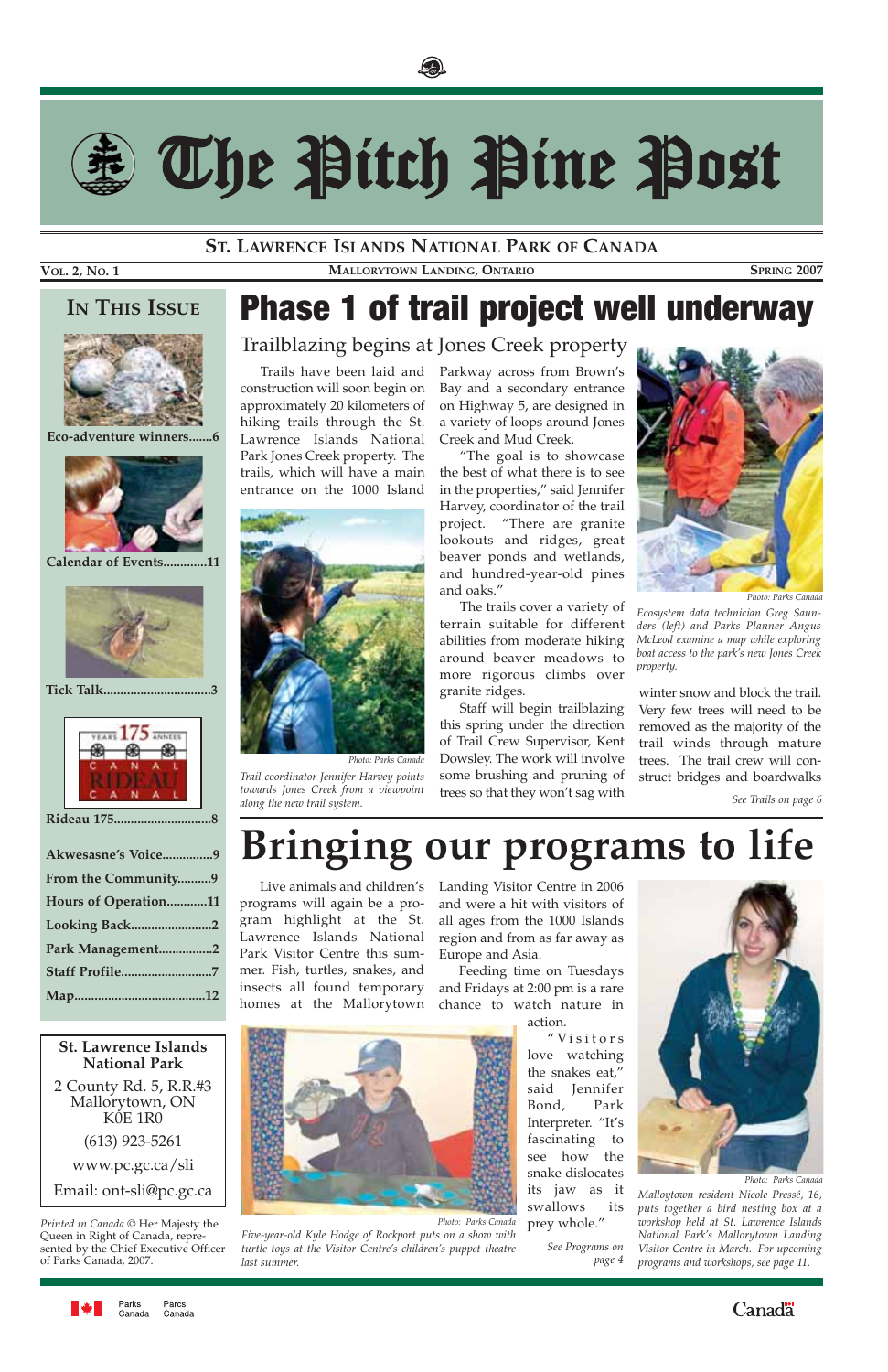### **The Superintendent Says...**

*By Gord Giffin, St. Lawrence Islands National Park Superintendent*

The 103rd year of St. Lawrence Islands National Park serving the public will be a landmark year for our Park and for Parks Canada in Eastern Ontario. Our neighbour, the Rideau Canal, has been nominated to become the 14th World Heritage Site in Canada at the same time the canal and region celebrate the 175th year of canal operation. At St. Lawrence Islands National Park, we will start construction of a trail network on the mainland that will signal a commitment to providing new experiences for the public to enjoy in the years to come.

This year we will be undertaking public consultation of the Park Management Plan and your views on the future of the Park are needed and welcomed. If you wish to receive information on the new plan issues, please consider the invitation for input noted in the article to the right.

I hope we all have a safe and enjoyable summer.

## *100 years ago 20 years ago*

Central Grenadier's sandy beach has attracted swimmers since the 1000 Islands first became a tourist attraction in the late nineteenth century.

Although tent styles of have changed, camping has been a popular activity at St. Lawrence Islands National Park for decades. More than 65 campsites are available on twelve park islands.

#### *Photo: Parks Canada Photo: Parks Canada*

*Looking Back...*



*Finding edible scat was one of the highlights for Hana Mallory, 8, during St. Lawrence Islands National Park's Winter Wildlife Snowshoe Hike in February. Interpreter Jenn Bond made rabbit scat out of tootsie rolls and shocked visitors by popping a very realistic-looking "rabbit raisin" into her mouth during the hike. Local families, some first-time visitors to the park, enjoyed a beautiful winter day while learning about the park's wildlife and how they survive our Canadian winters.*

*Photo: Parks Canada*

### **Snowshoers find evidence of wildlife**



## **Setting a New Course** Park Management Plan Under Review

are invited to contribute to planning the future course of St. Lawrence Islands National Park of Canada. Over the past 100+ years, this well-loved island park has protected the river axis of the Frontenac

Arch, so vital to the biodiversity of the 1000 Islands region. With the introduction of new mainland property, the park now has increased opportunities and responsibilities

and is reviewing its management plan. A Park Management Plan should reflect Parks Canada's commitment to the people of Canada, a commitment expressed in the dedication clause of the Canada National Parks Act:

This summer and fall, you tions. The Management Plan will report on how we will provide memorable opportunities for our visitors and regional residents, on how we will ensure that the special characteristics and natural qualities of the park are sustained for

*"The national parks of Canada are hereby dedicated to the people of Canada for their benefit, education and enjoyment and subject to this Act and the regulations, and the parks shall be maintained and made use of so as to leave them unimpaired for the enjoyment of future generations."* 

You can share the challenges and issues facing the park over the next 10-15 years by reviewing and commenting on proposed recommendafuture generations, and on the vision for the future.

We look forward to hearing from you. By June 29, the Park Management section of our website www.pc.gc.ca/sli will be in opera-

tion to provide access to the management planning issues newsletter and a series of fact sheets on the key issues. Telephone 613-923-5261 or email mpsli@pc.gc.ca to receive the information by mail.

### **Public meetings**

Information sessions will be held so you can meet and talk with park managers. These sessions are tentatively scheduled for: August 15, 2007 from 1-4 pm and 7-9 pm at the Rockport Community Centre, Rockport ON and September 15, 2007 from 1-4 pm and 7-9 pm at the Arthur Child Heritage Centre, 125 Water Street, Gananoque, ON.



*"The national parks of Canada are hereby dedicated to the people of Canada"*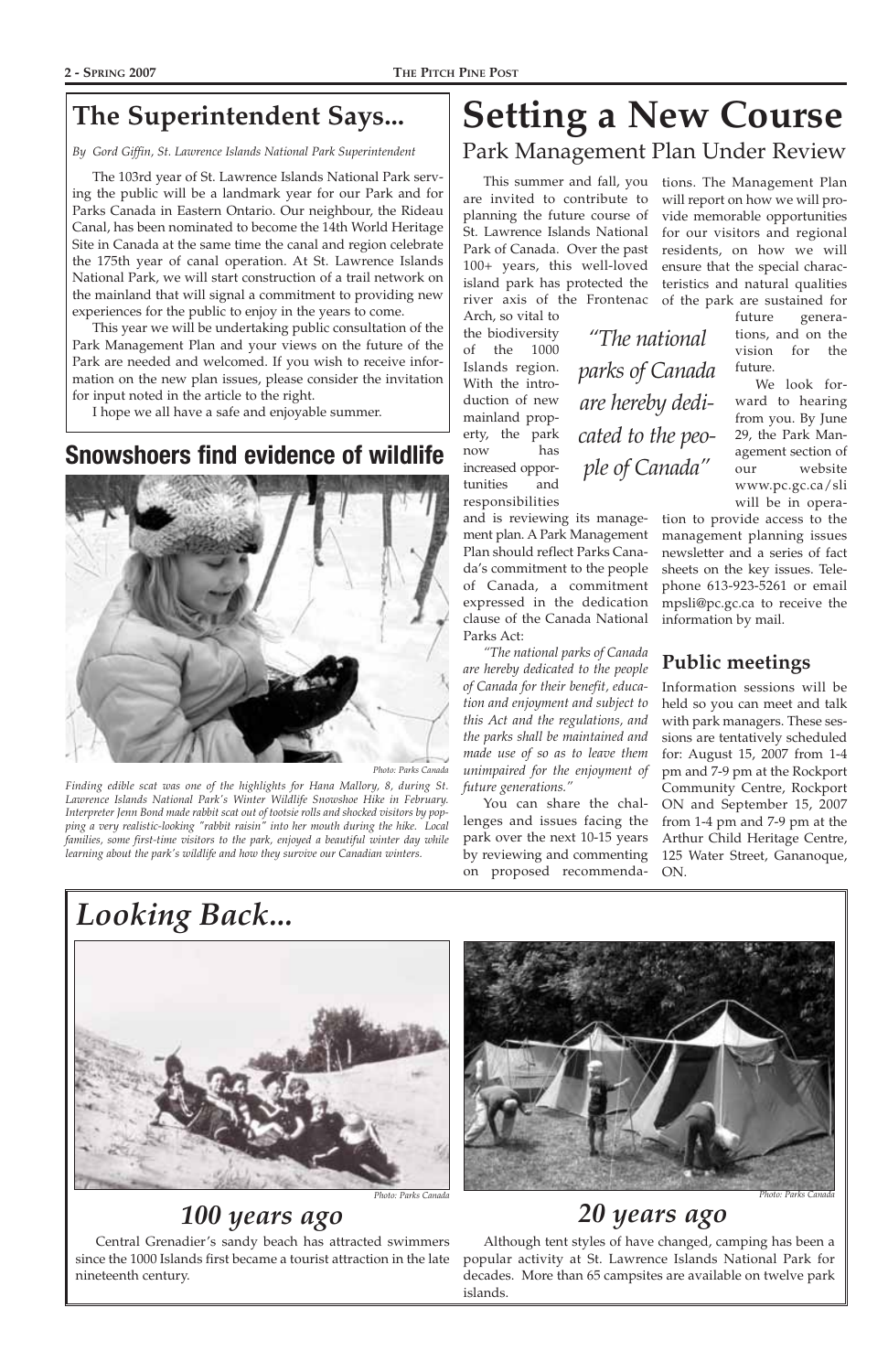*Drawing: National Institute of Health Tick photo on page 1: Jim Gathany, Public Health Image Library*

*Size comparison: Wood Tick (A-C) A: Engorged female B: Female C: Male* 

*Blacklegged Tick (D-H) D: Larvae E: Nymphs F: Males G: Females H: Engorged female Photo: www.lyme.org*

## **Ticks and Lyme disease present in 1000 Islands region**

Residents and visitors should take precautions when outdoors

Blacklegged ticks (*Ixodes scapularis*) and the bacteria that proper protection, the chances carries Lyme disease are much more widespread in eastern Ontario than expected.

Following confirmed cases of Lyme disease near Mallorytown last summer, the Leeds,

Grenville and Lanark District) other areas of Ontario, includ-Lyme disease is present in

Health Unit worked with veterinarians from Gananoque to Prescott to retrieve and test ticks found on pets. Ticks from as far

away as Spencerville tested blacklegged tick, but can be positive for the Lyme disease bacterium.

"It's important for people to realize that no matter where you go in this region, the ticks are present," reported Teresa Clow, Public Health Inspector with the Leeds, Grenville and Lanark District Health Unit. "Ticks were even found on dogs that hadn't left urban areas."

She cautions that with of contracting Lyme disease are significantly reduced. "We want people to protect themselves," she explained, "but not stay away."

> ing along the Lake Erie, and in many parts of the northeastern United States. The disease can only be transmitted by the bite of an infected

successfully treated with antibiotics. The challenge can be in diagnosing the disease.

To help with this, the health unit has been working with local doctors to raise awareness of the presence of Lyme disease, how to remove ticks, and where to send them for testing.

Close to 200 ticks were sub-

mitted to the health unit last year from the public, doctors, and veterinarians, a major increase from the handful usually received. Ticks seen in previous years were generally dog ticks (also known as wood ticks), which cannot transmit Lyme disease. Almost every tick tested in 2006 was a blacklegged tick and a significant number tested positive for the Lyme disease bacterium.

"With the test results, people will know if they should be treated," said Clow. "This is important because the symptoms can be difficult to diagnose after the first stages of the disease."

The health unit will continue to provide the tick testing service this summer. If a tick is found, it should be properly removed immediately. The health unit will arrange to have the tick identified by the public health lab and tested for the Lyme disease bacterium at the Winnipeg Laboratory Centre for Disease Control. Results are available within a couple of weeks.

"We want people north shore of *to protect themselves but not stay away."*

> "Testing ticks from pets is just as important," said Clow.

"The dogs are the ones wandering through the grass where the ticks are. Knowing where dogs are picking up ticks gives us more of a heads-up about where ticks are in the area."

"Other health units are beginning to wonder if they too have ticks and Lyme disease," said Clow. "It's not something anyone's looked for or tested before."

The first evidence of blacklegged ticks and Lyme disease in the region was noted by staff at St. Lawrence Islands National Park last summer.

"The park's priorities are safety and awareness for park visitors, nearby landowners, regional residents, and park staff," explained Sophie Borcoman, St. Lawrence Islands National Park Communications Manager. "The park will continue in-park research to assess the level and range of risk, will take mitigation measures as necessary to reduce the likelihood of visitors, staff, and pets being exposed to ticks, and will continue to work with the local health unit to communicate personal safety measures and information."

### **Protect Yourself Against Lyme Disease** in Spring, Summer, and Fall



**When you return from the outdoors, check your entire body thoroughly for ticks.**

If you find an attached tick, remove it promptly using a pair of tweezers. Grasp the tick's head and mouth parts as close to the skin as possibly and pull it straight out gently, but firmly. Avoid twisting or squeezing the tick during removal. Treat the bite area with an antiseptic. Keep the tick in a small container. Contact your local health unit to arrange for identification of the tick and testing for the bacteria in the tick. You can also visit your doctor for help in removing the tick.

### **Watch for signs of infection following the bite.**

Initial symptoms usually occur within one to three weeks after the bite, but can range from three days to one month. Contact your doctor immediately and let you doctor know



when and where you were bitten by the tick if you experience any of the following symptoms:

- a red bulls-eye rash fever<br>• headache musc
- 
- 
- muscle and joint pain
- fatigue a skin rash

Early symptoms of Lyme disease may subside or disappear; however, without treatment, the disease can progress and affect the heart, nervous system and the joints.

**Additional information** on ticks and Lyme disease can be found by calling Leeds, Grenville and Lanark District Health Unit at 613-345-5685 or 1-800-660-5853, your local health unit, or by visiting the following websites:

The Ontario Ministry of Health and Long Term Care's website at: http://www.health.gov.on.ca/english/public/ pub/disease/lyme\_mn.html

The Public Health Agency of Canada's website at: http://www.phac-aspc.gc.ca/id-mi/lyme\_e.html

## Protect yourself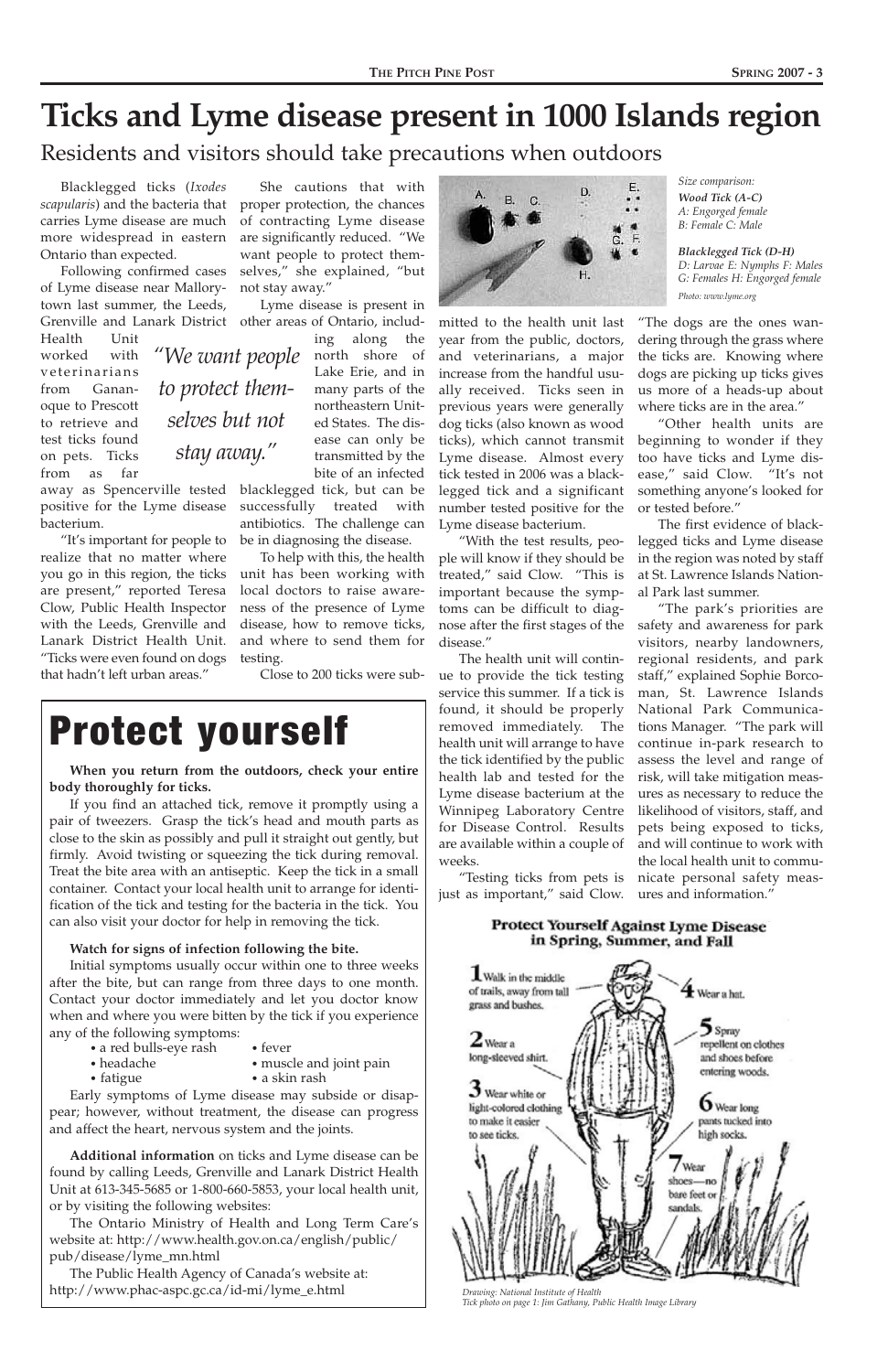Turtle studies will continue at St. Lawrence Islands National Park in the 2007 summer season with a focus on stinkpot and Blanding's turtles.

Both stinkpot turtles (*Sternotherus odoratus*) and Blanding's turtles (*Emydoidea blandingii*) are listed as threatened in Canada and little is known about their population size and habitat requirements in the St. Lawrence River.

The turtle project this summer will continue tracking the nine stinkpot turtles that were

"Short-term monitoring demonstrates the current population status," explained Marie-Andrée Carrière, the University of Ottawa graduate student who conducted the map turtle study at St. Lawrence Islands National Park. "But it does not reveal any long-term trends in a population."

Mark-recapture work with map turtles will continue in 2007 so that park researchers can see whether the species is increasing, decreasing, or remaining stable in the area.

"According to the federal Species At Risk Act, we are accountable for these turtles," said Jeff Leggo, St. Lawrence Islands National Park Resource Conservation Manager. "The challenge is that 'our' turtles spend an awful lot of time outside park boundaries and we have little control over risks outside the park."

The map turtles in Carrière's study had home ranges that averaged 2.5  $\text{km}^2$ , though some individuals used an area of nearly 11  $\text{km}^2$ . The park will continue to communicate with residents and visitors about the importance of watching for turtles on the road and protecting turtle habitat. "It's not just the turtles that are officially listed at risk," said Leggo. "All of the turtles, including snapping turtles and painted turtles, are subject to the same stresses." For more information about turtle studies at St. Lawrence Islands National Park, call 613-923-5261.

*A young visitor gets a close look at a threatened Blanding's turtle, one of the turtle* species that will be studied at St. Lawrence Islands National Park this summer.

## **Survey Says…**

Residents share their attitudes and values

curious about the motives behind a Parks Canada survey randomly distributed to households in the 1000 Islands region earlier this year.

attitudes and values survey to get an understanding of where resident interest is," explained

Coordinator at St. Lawrence Islands National Park. "This will help us to identify relevant and mutually beneficial programs that we can deliver in the community and in the park."

A number of citizens were 1460 surveys back," explained Susan Wallwork, a Parks Canada employee at the Ontario Service Centre in Cornwall.

"We are conducting the Bellemore. "People living here This response rate is positive feedback according to have a strong attachment to the area and have an interest in having their voices heard," he

The second purpose of the survey is to measure how effective our programming has been to date. The survey included questions asking residents about publications they had received, programs they had attended, and signs they had noticed.

Chris Bellemore, Outreach said.

"Overall, we have received

The park aims to work with regional residents to help ensure a healthy and vibrant community. "By working together we can be confident that future generations will be able to enjoy the natural heritage that is here," Bellemore said.

Results are public information and will be available in the summer. To request a copy of the results or for more information about the attitudes and values survey, call 613-923- 5261.

## Stinkpot and Blanding's turtles will be focus of 2007 study



*Photo: Parks Canada* 

*A newly hatched stinkpot turtle measures just over an inch in length. Stinkpot turtles, the smallest turtle in the 1000 Islands region, are a threatened species.*

fitted with transmitters last summer. Researchers will also attach transmitters to more turtles and continue mark-recapture studies to get an accurate population size estimate. Similar work will also begin with Blanding's turtles.

The turtle studies conducted in 2005 and 2006 focused on tracking map turtles (*Graptemys geographica*) to determine their population size, habitat requirements, movement patterns, and home ranges. Researchers estimate approximately 600 map turtles live in the Grenadier-Tar Island area.



The Visitor Centre's feature exhibit in 2007 is *Our Feathered Friends* from the Canadian Museum of Nature in Ottawa. Children's costumes and new puppets will also be added to the popular Children's Corner, and movies will be shown regularly.

To provide visitors with more opportunities and experiences, the Visitor Centre exhibits change weekly to feature topics from green gardening to parenting in the wild. Weekly children's programs attract kids of all ages for an interactive, hands-on session to learn more about the park and the weekly theme.

To learn more about 2007 programs and activities in the park, see page 11.

## **Programs for all ages**

*Continued from page 1*



*Mia Heuthorst brought grandchildren Benjamin (7), Thomas (10), and Andrew (12) to build bird nesting boxes at a St. Lawrence Islands National Park workshop in March. The park offers programs and workshops for all ages throughout the year. For more information about upcoming events, see page 10.*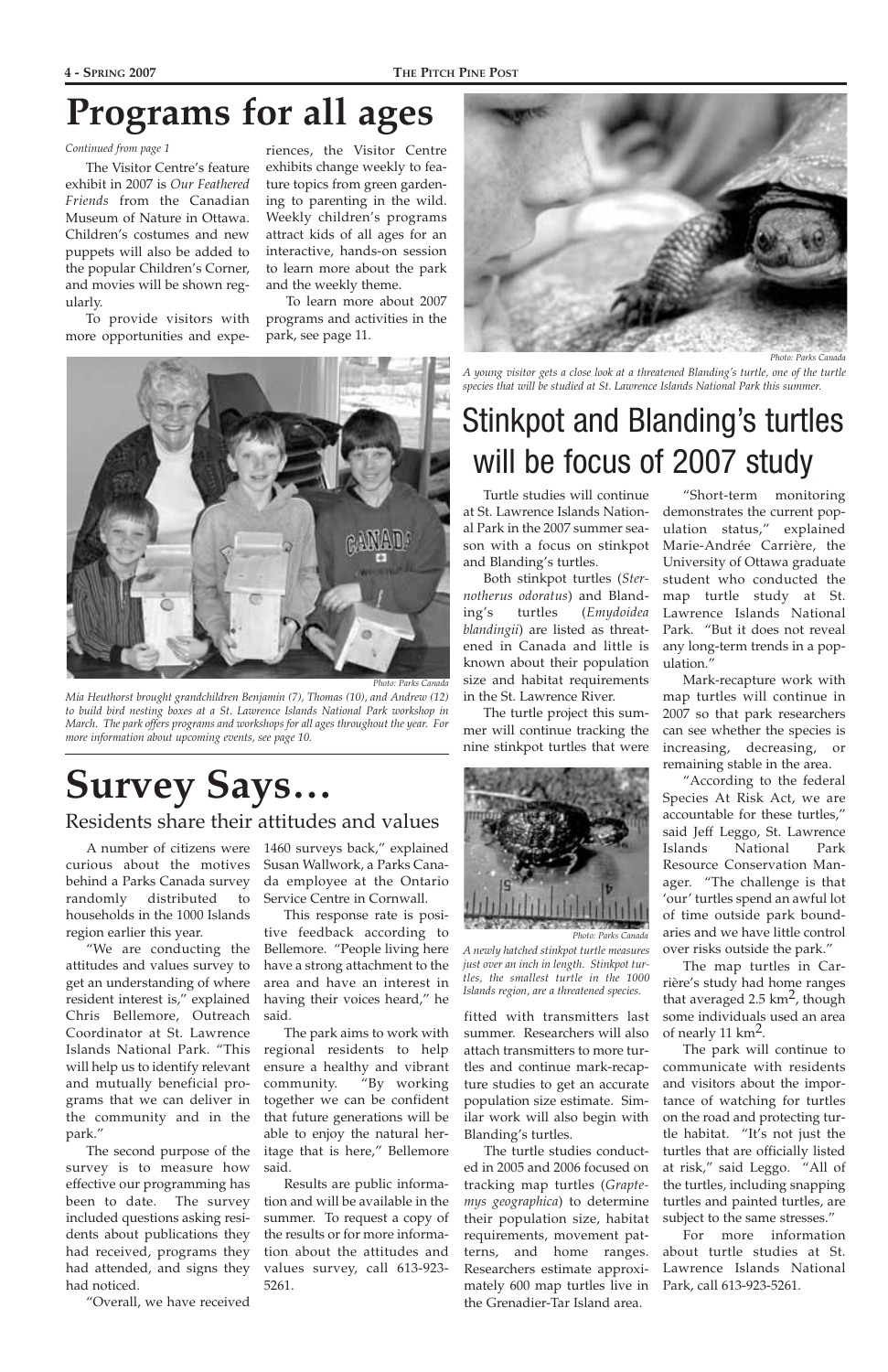**American Toad** *Bufo americanus*

- Size: 5-9 cm
- Light to dark brown, grey or sometimes reddish
- Dark spots on back encircle one or two large 'warts'
- Large kidney bean shaped (parotoid) glands on head do not touch bony ridges behind eyes
- Males have a dark throat
- Call is a high-pitched monotone trilling sound lasting 6 to 30 seconds

*Illustrations: Charles Douglas, reproduced courtesy of the Canadian Museum of Nature, Ottawa, Canada.*

# What's that sound?

Ontario's thirteen frog and toad species begin their mating calls in late March and continue well into the summer. Citizens can listen to the croaks, peeps, and trills in local wetlands and help to monitor environmental health by submitting observations to

the Canadian FrogWatch website.

The FrogWatch program aims to encourage community members of all ages to take an interest in the local environment and wetland health. The calls of Ontario's thirteen frogs and toads are distinct, relatively easy to learn, and can be found online at www.naturewatch.ca. Frequent observations are ideal, but even one submission adds to the overall data on frog populations across the country.

Because amphibians are very sensitive to environmental changes both on land and in the water, a change in frog or toad populations can be a sign that something is wrong in the surrounding habitat. With their thin, permeable skin, frogs and toads are often referred to as "barometers" or

indicators of the quality of the involve local residents in ecoenvironment.

The observations submitted by volunteers across the country also help to monitor global climate change because longterm data will be able show changes in the dates when different frog species begin to call in the spring.

To register or learn more about FrogWatch, visit www.naturewatch.ca or call 905-336-4414.

For residents interested in more in-depth monitoring, St. Lawrence Islands National Park's Citizen Science Initiative is a program designed to

### Learn frog calls and help monitor wetland health



*Park interpreter Jennifer Bond holds a bullfrog, one of several amphibians visitors can see upclose at the St. Lawrence Islands National Park Visitor Centre during the summer. Interpreters can also assist citizens who would like to learn more about the FrogWatch program.*

logical monitoring on their own properties or public land. Parks Canada will provide equipment, material, training, and technical support for citizens or groups who are willing to make an annual time commitment of 1-8 hours to monitor the health of forests, wetlands, rivers and streams on their property. The park will also provide volunteers with a full report of data.

To get involved or learn more about the Citizen Science Initiative at St. Lawrence Islands National Park, call 613- 923-5261.



**Bullfrog** *Rana catesbeiana*

- Size: 9-15 cm
- Green to brown
- **NO** paired, lighter-coloured ridges (dorsolateral) down back
- Males have a yellow throat and eardrums twice the size of their eyes
- Call is a deep, booming 'jug-o-rum'
- 

sound'





**Northern Leopard Frog** *Rana pipiens*

- Size: 5-10 cm
- Green or brown
- 2 or 3 rows of dark **round** spots outlined by white or yellow
- **HAS** paired, lighter-coloured ridges (dorsolateral) down back
- Call is a long, drawn-out snore (sounds like rubbing wet hands on a balloon)



- **Pickerel Frog** *Rana palustris*
- Size: 4-7 cm
- Brown
- 2 rows of brown, **squarish** spots between a pair of lightercoloured ridges (dosolateral)
- Call is a short, low-pitched snore that does not carry well



### **Wood Frog** *Rana sylvatica*

- Size: 3.5-7 cm
- Brown, tan, red or copper
- **Has a dark face mask (similar to a 'robber's mask')**
- Call is a low, often rapid quack (sounds like a duck quacking)



*Rana clamitans melanota*

- Size: 6-9 cm
- Green to dark brown with dark crossbands on legs
- Bright green band along upper lip
- **HAS** paired, lighter-coloured ridges (dorsolateral) down back
- Males have a yellow throat and eardrums twice the size of their eyes
- Call is a twang (sounds like the
- 'plunk' of a loose banjo string)

**Grey Treefrog** *Hyla versicolor*

- Size: 3-5 cm
- **Light green**
- **to grey** • Darker,

irregularly-

- shaped marks on back • Large, expanded toe discs
- Underside of hind legs are bright yellow or orange
- Call is a short, high-pitched musical trill (almost sounds birdlike)

**Midland (Western) Chorus Frog** *Pseudacris triseriata triseriata*



• Size: 3-5 cm

• Pale grey to dark brown

• **Three dark,**

**sometimes**

**broken, lateral stripes down back**

- Light stripe along the upper lip
- Call is a regularly repeated 'creek' (sounds like running a thumb along the teeth of a small plastic comb)



- **Spring Peeper** *Pseudacris crucifer crucifer*
- Size: 2-3.5 cm
- Brown to reddish
- **Dark x-shaped mark on back**
- Small toe discs
- Call is a series of short, high-pitched peeps, sometimes forming trills

## **Who's Who Frog Clues**

*A grey treefrog shows off its excellent climbing skills on the arm of a park interpreter.*

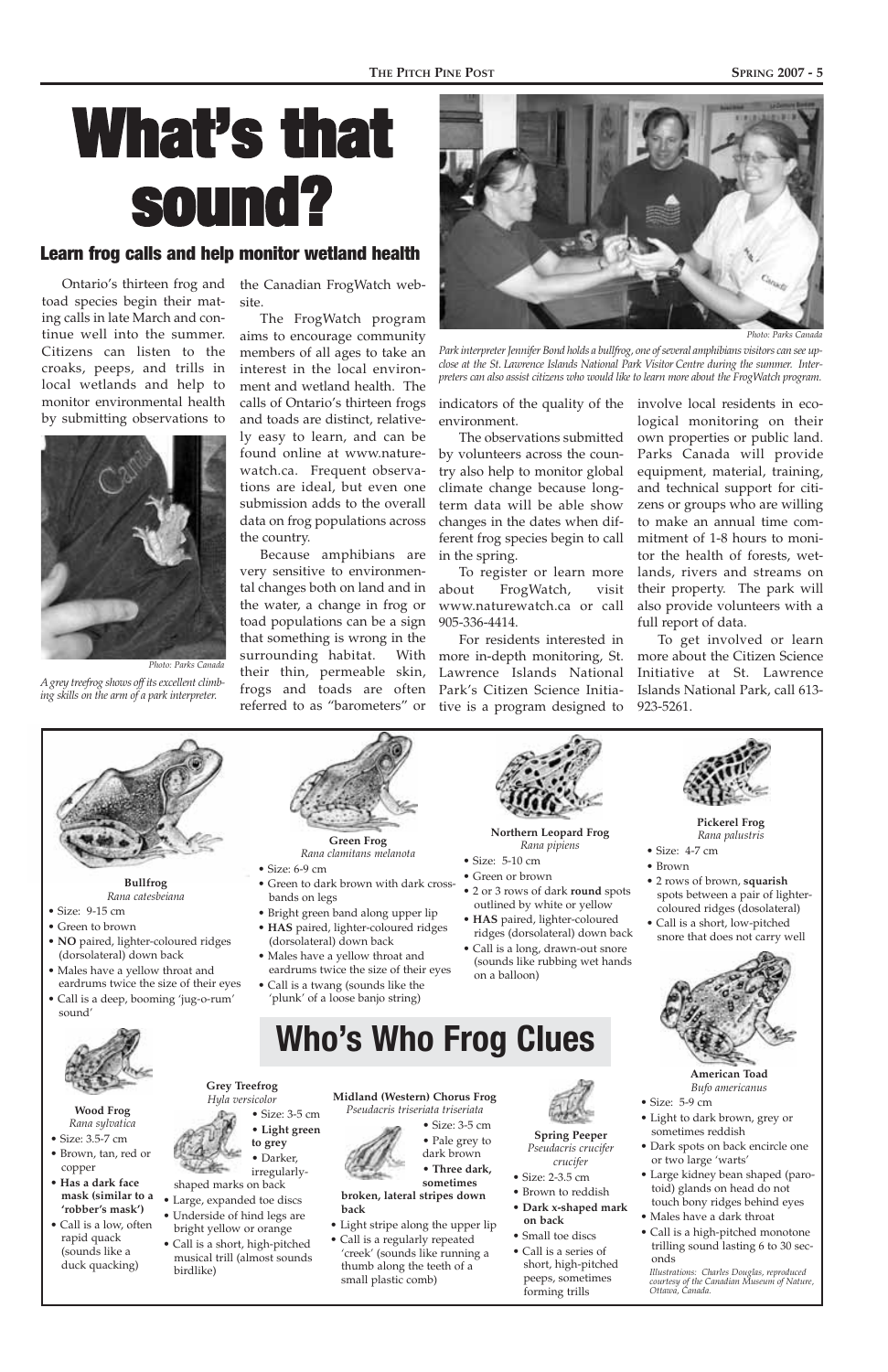### **Citizens bid on eco-adventures at St. Lawrence Islands National Park**

Several local residents will have the rare opportunity to see bird research up-close after placing winning bids on two eco-adventures offered by St. Lawrence Islands National Park. The winning citizens will accompany Park Warden Bud Andress and assist with the park's colonial waterbird nesting program or bald eagle monitoring program.

"The winners of the colonial waterbird nesting adventure will get to choose two outings related to our common tern project," said Andress. "The project involves various tasks from April to June such as site improvement, installing the grid to prevent gulls from landing on the island, monitoring and marking nests, and doing a census of downy chicks and eggs."

Jim and Julie Parker of Kingston were thrilled to win the tern eco-adventure. "We bid on this item because we enjoy bird watching and are interested in the conservation of nature."

Common tern populations along the St. Lawrence are limited by competition with other birds and predation by gulls. Installing a wire grid stops the less agile gulls from landing on the island, protecting the tern nests.

The eco-adventures were donated to Gananoque's 1000 Islands Playhouse fundraising dinner in Kingston last fall. Another spot on the eagle ecoadventure was auctioned at a February fundraiser for Save The River, a 1000 Islands environmental group. Local citi-

zens clearly recognized a unique opportunity to learn more about the rare wildlife of the 1000 islands; the winning bids, collected during silent and live auctions, totaled nearly nine hundred dollars.

Rockport resident Patricia Anderson d'Addario was more than willing to pay for the bald eagle eco-adventure; she has even declined an invitation to a wedding in England in order to participate this spring.

"I love this magical area we call the 1000 Islands," Anderson d'Addario said. "Nature abounds and I would like to be a part of its preservation. The work being done by the international St. Lawrence Bald Eagle Working Group and Parks Canada to save endangered species such as the bald eagle is to be commended."

The bald eagle banding and transmitter installation is something only a handful of people get to experience each year; generally only two Parks Canada staff, two Bird Studies Canada and Canadian Wildlife Service biologists, a research scientist, an expert climber, and the island owners are permitted to join the outing to the only bald eagle nest in the St. Lawrence River.

"I really look forward to observing the bald eagles up close," Anderson d'Addario said. "This is a once-in-a-lifetime opportunity."

Julie Parker agreed. "We are certainly looking forward to the adventure," she said. "And we'll be sure to bring our cameras."

*The winners of the colonial waterbird eco-adventure will help park researchers monitor common tern chicks and eggs in the early summer.*



*Photo: Parks Canada* 

and mark the trail loops and distances.

"We also have to do a great deal of landscape rehabilita-

tion," said Harvey. "ATV use has created deep ruts that have altered the natural drainage pattern, created erosion, and compacted soil. Many of the ATV trails go through inappropriate areas such as wetlands and low areas."

In many cases, the ruts have also become habitat for frogs and other amphibians that are driven over by ATVs. Harvey reminds residents and visitors that ATV use is not permitted on park property. "The damage is extensive and the cost to replant the entire route is prohibitive. We will be

encouraging natural regeneration and doing some planting for aesthetics. We are using existing paths where appropriate, but most of the trails will

be new paths."

The new trails are on higher ground that is well drained. "Some boardwalks will be required," explained Harvey, "but the goal is to keep the trail system as natural as possible." Trail construction at Jones Creek, including a trailhead and parking area, should be complete in the fall of 2007. The second phase of the project will begin with the evaluation and layout of trails on the Landon Bay property.

For more information about the trail project, please call 613- 923-5261.

## Trail loops protect sensitive areas



*Frances Rennie examines the underside of a large shelf fungus during a hike along the trails of St. Lawrence Islands National Park's new Jones Creek property.*

*Continued from page 1*



Aboriginal culture, traditions, and stories ranked highly on a list of topics visitors are curious to learn more about.

"Eighty-two percent of visitors polled in the most recent Visitor Information Program survey were interested in learning more about Aboriginal culture in relation to this area," explained Paul Bruneau, Project Coodinator. "Through the 'Voices of Akwesasne' video, visitors will be able to learn about Aboriginal culture and connection to the land directly from the Mohawks of Akwesasne."

The video will consist of short vignettes of Akwesasne community members sharing their culture, stories, and traditional knowledge. The project's completion date is scheduled for the summer of 2008.

"Voices of Akwesasne" will be shared with visitors and regional residents at the Mallorytown Landing Visitor Centre and will be available to local schools. The Visitor Centre will also host a travelling exhibit from Akwesasne in July and August of 2008.

St. Lawrence Islands continues to build its relationship with the Mohawks of Akwesasne, a community that straddles the Canada-U.S. border near Cornwall. Events celebrating this relationship will take place at the end of June. Please call 613-923-5261 for more information.

### "Voices of Akwesasne" project responds to visitor requests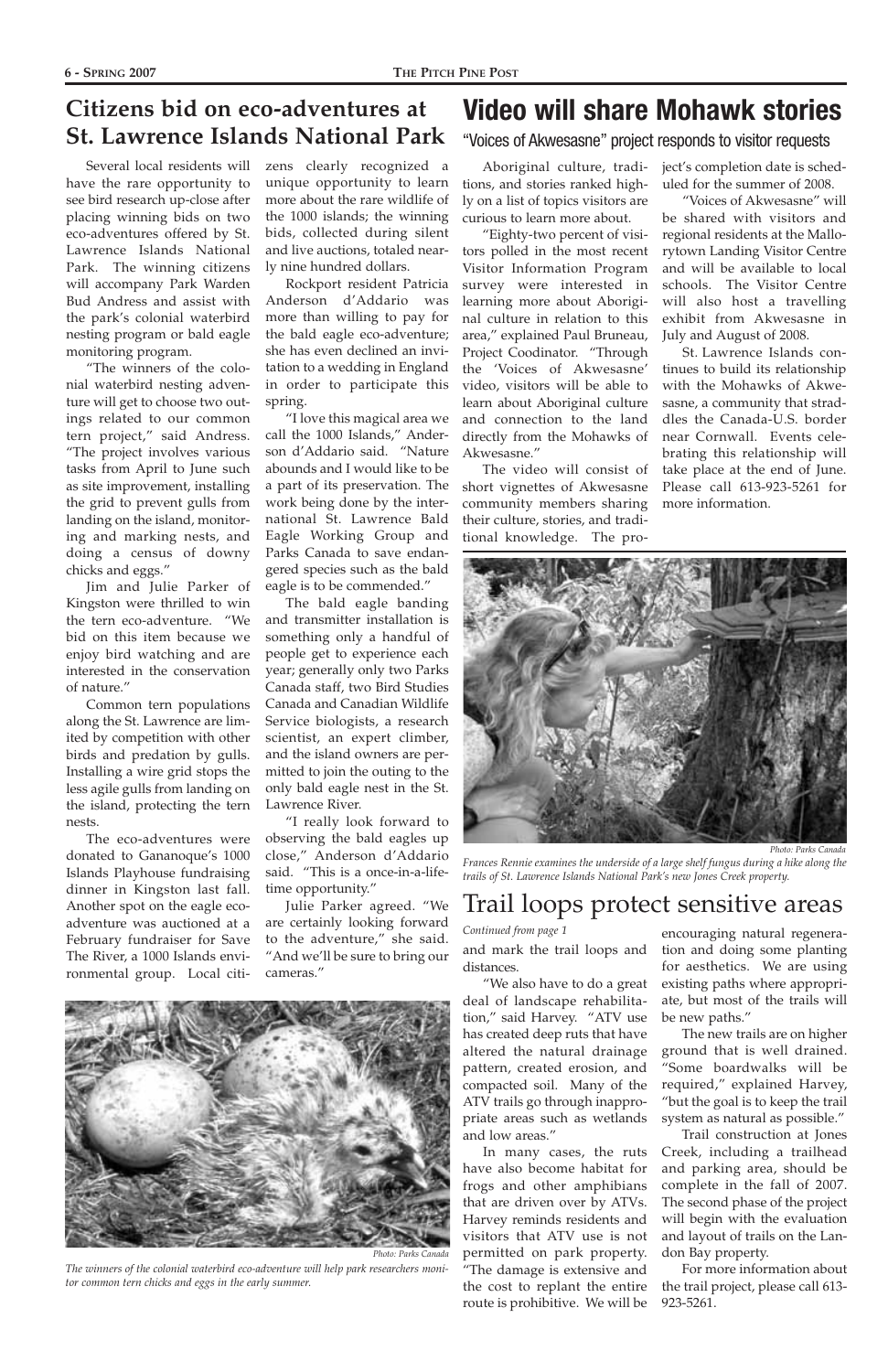## Be your own guide

Discover the trails with a self-guided trail pamphlet

Visitors can now enjoy an interpretive hike at St. Lawrence Islands Park at any time of day. This summer, a pilot project will create selfguided trail pamphlets for three park trails, providing visitors with an interpretive experience even when park staff aren't present.

Trail guides will be available this summer at the sign kiosk on Mulcaster Island and at the trailheads at Mallorytown Landing and the Landon Bay Centre. Visitor comment forms will be provided to help with evaluation of this pilot project.

If the trail guides are a success, pamphlets will be created for trails across the park's island and mainland properties. The guides will change on a regular basis and will explore different themes such as human land use, First Nations traditional knowledge, ecology, and species at risk.

Personal interpretation programs with park staff will continue to be offered at the Mallorytown Landing Visitor Centre and various island locations throughout the summer months.

Although some people may ing is a working example of a parks bigger, the goal is in fact Integrity Panel Report, which recommendation from the government's 2001 Ecological

mistakenly think that Parks Canada is focused on making more accurately described as examined how well national making sure parks work better – in terms of how park lands and other properties throughout the region work together to provide habitat for species across the entire landscape. Although expansion of boundaries is indeed one way to improve a park's ability to protect biodiversity, endless growth is not in the cards for St. Lawrence Islands National Park. Once described as Canada's smallest national park, the park is growing through other means - through collaboration with residents and landowners around the park. This network-

Visitors from far and wide may recognize the 1000 Islands as a beautiful spot, but it means more than that to the people who live here. A national park may provide one way to safeguard what makes a place special, but conservation of a place and what makes it special is not just a job for the government – it is perhaps primarily the job of local residents. In this sense, parks are as much about people as they are about the species and habitats that they are designed to protect. The communities that surround parks are part of the ecosystem in which parks are embedded, and regional landowners share and value this landscape, just as Parks Canada does.

## Parks are as much about people as the species they protect *A message from Parks Canada's National Office*

parks are preserving the natural environment for future generations.

## *Staff Profile* **30 years of experience is captured in park database** Ken Robinson, Interpretation Specialist

Many local residents feel very strongly about this landscape, and consider themselves good stewards. Parks Canada, which has no regulatory authority on private land, is looking to its neighbours to learn how we can work together to conserve the region and its unique features.

"We're interested in the protection and recovery of sensitive species," said Jeff Leggo, manager of resource conservation at St. Lawrence Islands National Park, "but we're also interested in the people who live and visit here and their needs and desires. It's not about working around people,

but with them."

More than 100 years ago, the 1000 Islands region was recognized as a special place that should be protected for all Canadians. Over the years, Parks Canada has learned much more about how special this area is, ecologically. However, much of this region's uniqueness is tied to the stories of the people who live here as well. This place is your home what does it mean to you?

A park isn't about protecting a place from people; it is about protecting the human values that a place represents.

After a three-decade career with Parks Canada, interpreter Ken Robinson is looking forward to retirement in May.

Robinson, who grew up



outside of Kingston, began things to explore." working as a summer interpreter at St. Lawrence Islands National Park in 1977. He spent the majority of his career with Parks Canada at the national park, but also worked as an area interpreter at the Rideau Canal National Historic Site.

"One of my favourite mem-

ories was getting to know all the lock stations along the canal," he said. "Like the park islands, each is a little different and there were always new

*Throughout his 30-year career with Parks Canada, interpreter Ken Robinson has shared his enthusiasm for the natural world with thousands of park visitors. His knowledge of the area is being captured for future park staff in a database of information and stories about the park and its surroundings.*

## **Share your stories**

**Do you have a unique story about one of the St. Lawrence Islands National Park islands or mainland properties?**

**Add your memories to the park database by sending them, along with your name and contact information, to ont-sli@pc.gc.ca or by regular mail to:**

**St. Lawrence Islands National Park 2 County Rd. 5, R.R.#3 Mallorytown, ON, K0E 1R0**

That sense of exploration has led to an in-depth knowledge of the history, plants, animals, and people of St. Lawrence Islands National Park and its surrounding area. Robinson has shared his knowledge and passion for the natural world with generations of park visitors. A constant source of information for other staff members, his presence will be missed when he retires.

In an effort to capture some of the knowledge he has gathered through his years at the park, Robinson has spent the last several months creating a database of details and stories about St. Lawrence Islands National Park's islands and mainland properties. The information collected in this database is being used to create self-guided trail pamphlets that will share stories and facts with park visitors and regional residents.

*Photo: Parks Canada*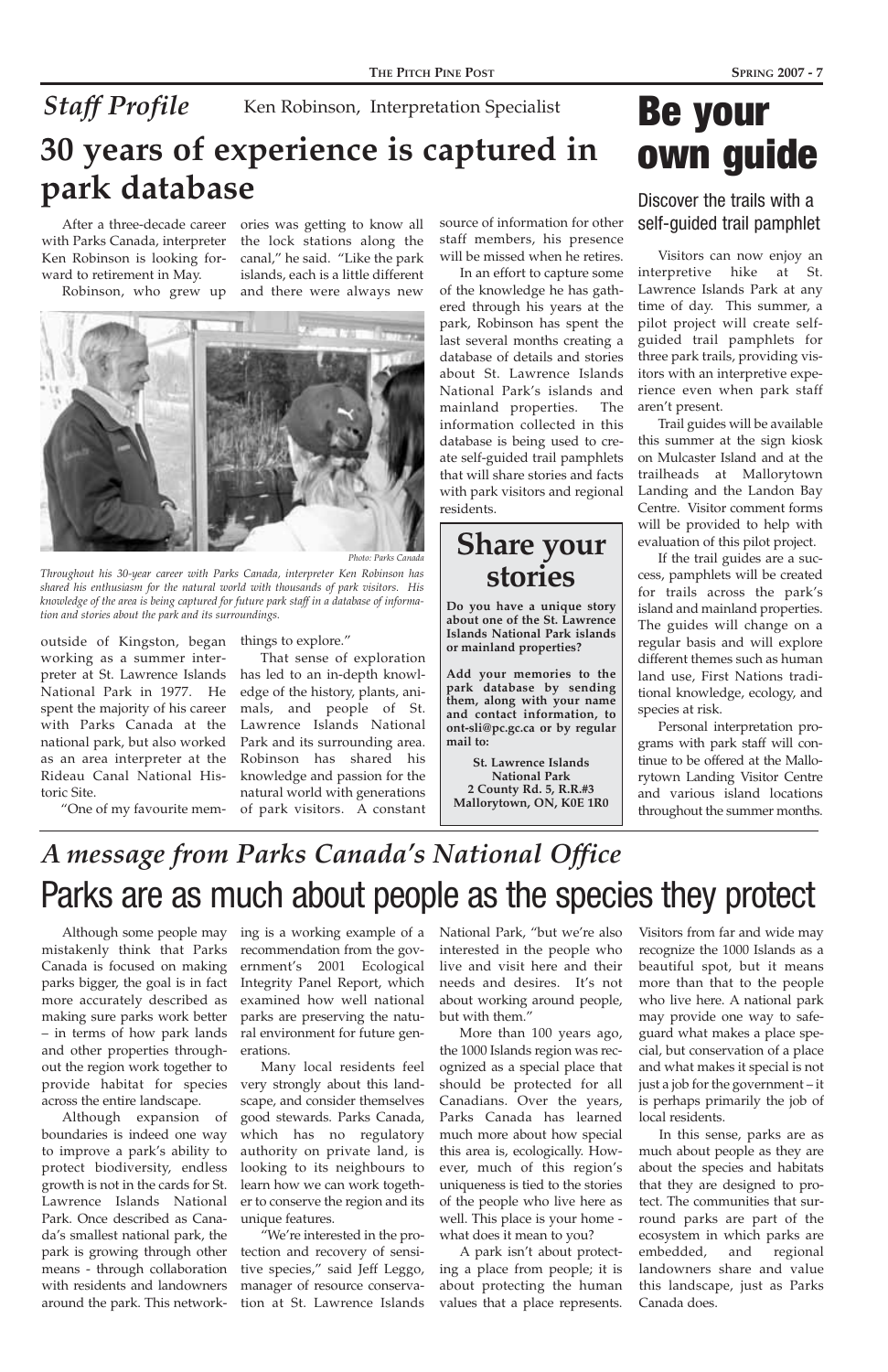

*The historic Rideau Canal celebrates 175 years this year.*

## **Rideau Canal National Historic Site of Canada Celebrate with us its 175th anniversary**

The Rideau Canal National Historic Site of Canada is much more than the world's longest skating rink. It's a 202 km corridor of beautiful rivers, lakes and engineered canals linking the towns and cities of Eastern Ontario. From Ottawa to Kingston, the Rideau Canal passes through four distinct natural landscapes, each of which possesses its own particular scenic beauty.

The Rideau Canal has been a holiday retreat and summer playground for more than a century. Its natural beauty combined with the promise of excellent sports fishing, hunting and recreational boating stimulated the development of the tourism industry in the area, and by the end of the 19th century, hotels and private cottages made their appearance along the canal.

Declared by the Historic Sites and Monuments Board of Canada to be of national historic significance, the canal attracts thousands of visitors every year, anxious to learn about this remarkable engineering achievement and its role in the development of Canada.

#### **Rideau 175**

The year 2007 will mark a very special anniversary here in Eastern Ontario, the  $175<sup>th</sup>$  anniversary of the completion of the Rideau Canal.

The Rideau Canal is part of a Canada-wide family of special places. Each national park, national historic site and canal, and marine conservation area in the Parks Canada family tells its own story. Historic canals trace the routes of exploration, defence, commerce and transportation which helped shape Canada as a young nation.

Built in turbulent times for national defence and commerce, the Rideau Canal is now a treasured national re-source. To commemorate this significant anniversary in 2007 Parks Canada is planning a very special celebration. All year long we will be celebrating the culture, heritage and uniqueness of the canal.

Many events and activities offered in the different communities along the Rideau corridor will be celebrating this important national historic site.

No matter when or where you arrive

something exciting will be happening this year that will surely please you and your family.

#### **History**

The Rideau Canal was conceived in the wake of the War of 1812. It was to be a war-time supply route to Kingston and the Great Lakes, because the international boundary along the St. Lawrence River was vulnerable to attack. The canal provided a secure water route for troops and supplies from Montreal to reach the settlements of Upper Canada and the strategic naval dockyard at Kingston.

In 1826, England sent Lieutenant Colonel John By of the Royal Engineers to supervise canal construction. Thousands of Irish immigrants, French Canadians and Scottish stonemasons were among the labourers who helped push the canal through the rough bush,

*Photo: Parks Canada* 

swamps and rocky wilderness of Eastern Ontario.

Completed in 1832, the Rideau Canal was one of the greatest engineering feats of the 19th century. The Tay Canal, an addition to the Rideau, was a private venture built by enterprising settlers of Perth. Connected by five wooden locks, it linked up with the Rideau Canal in 1834, ensuring Perth's participation in the commercial trade of Upper Canada. It was later replaced by a second Tay Canal built to model the original Rideau Canal.

The construction of the Rideau Canal proved to be a chief determinant in the settlement of its region. Without a water communication, that extensive tract of fertile country in the region would long remained unsettled.

Furthermore, it was clear that local trade would potash, wheat and flour.

As a rule the administrators of the canal were prepared to meet the peoples wishes as long as these facilities did not interfere with other aspects of navigation.

increase with the country's settlement and improvement. To facilitate that trade, it was essential to the agricultural interests that storehouses be erected near the banks of the canal to reduce the cost and inconvenience of land transport and provide temporary shelters for such items as ways.



Another local, commercial interest involved the tapping of the surplus water power for mills. The construction of mills would stimulate local prosperity, increase trade and further enhance values. Mills at the various dams did not endanger the canal.

When the fear of war passed, the canal soon became a major art-

ery for regional commerce. This role continued for several decades



In the late 19th century a new era of luxury steamboats began introducing passengers to the Rideau.

#### **A World Heritage Site**

The Great Wall of China, The Great Barrier Reef in Australia and the Taj Mahal in India are a few examples of sites that are considered to be of universal value by the United Nations Educational, Scientific and Cultural Organization (UNESCO). The Rideau Canal could soon be part of this prestigious list.

A UNESCO World Heritage Site is either a natural or cultural place, of sufficient importance to be the responsibility of the international community as a whole.

State Parties who are part of UNESCO's convention pledge to care for World Heritage Sites in their territory and to avoid deliberate measures that could damage World Heritage Sites in other countries. As such, the World Heritage List serves as a tool for conservation.

In 2004 the Government of Canada created a Tentative List of eleven Canadian sites that had the potential to be declared a World Heritage Site.

As soon as this nomination was announced a team from Parks Canada and the Rideau Canal started working on a nomination dossier.

The team believes that the canal meets the criteria required by UNESCO.

World Heritage Site designation is the most significant global designation any site can achieve.

Once designated the Rideau Canal will join the thirteen amazing Canadian places that are presently inscribed to the World Heritage List and will be the only one in Ontario.

This will be a cause for great celebration along the Rideau corridor. World Heritage Site designation will only add to the reasons to commemorate the Rideau Canal in 2007.

Join us in the celebration!

To learn more about Rideau 175 visit us at www.rideau175.org.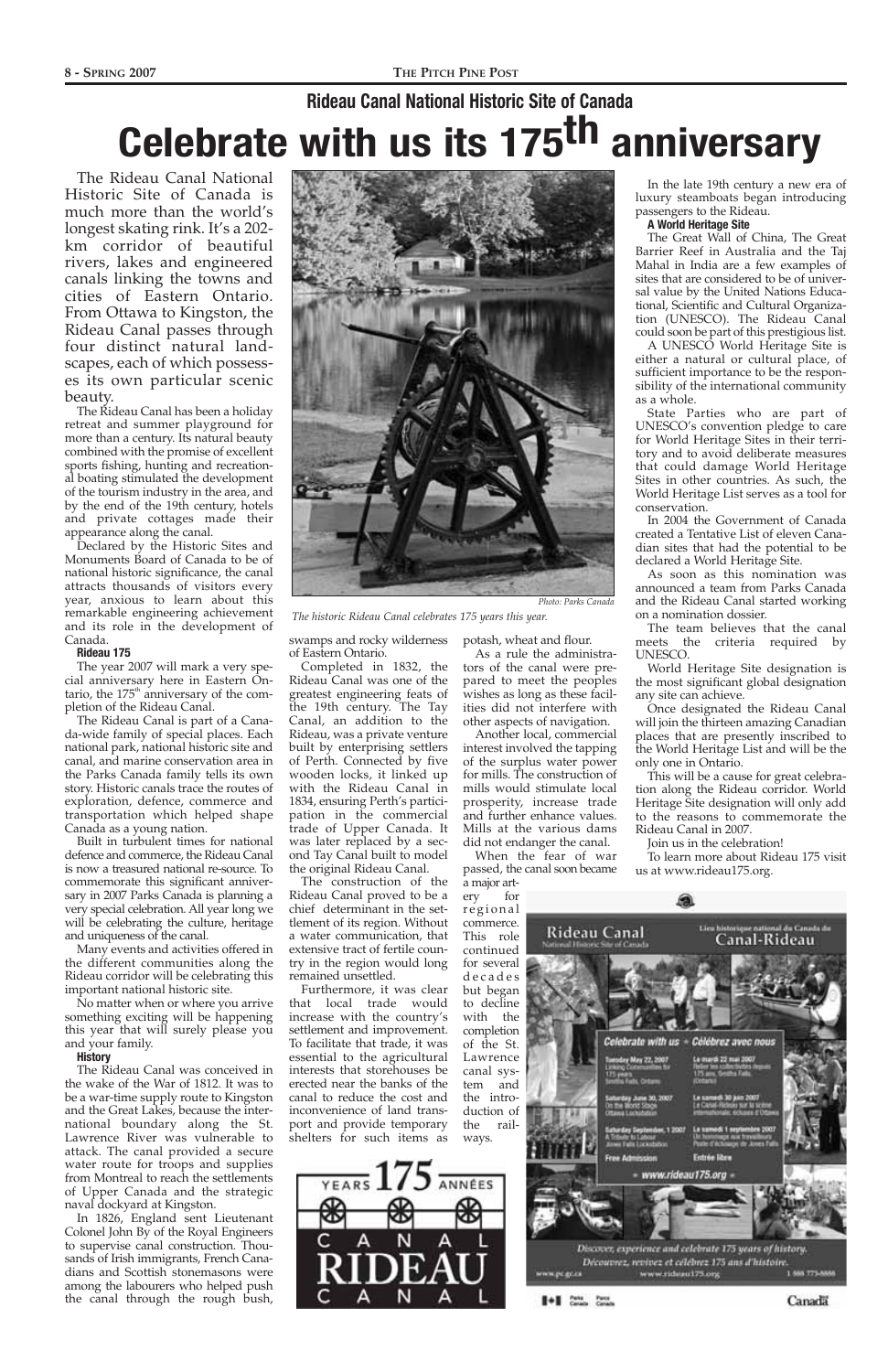#### By Matt Flikweert

The Communities In Bloom motto, "People, Plants and Pride," rightly applies to the Township of Front of Yonge. For the past four years, the Front of Yonge Communities in Bloom group has been awarded five blooms – the highest rating – in a national beautification competition. The Front of Yonge Communities In Bloom group has been in existence since 2001. Since then, the group has grown to a twenty-member active volunteer committee that, together with hundreds of township residents, is committed to the well-being and development of townships, villages, cities, and municipalities.

felt by communities across Canada participating in the Communities in Bloom program, including an increase in civic pride and community involvement, decreased van-

dalism, economic development, and increased property values and tourism.

The Front of Yonge Communities in Bloom group does most of its own fundraising and diligently works in the new public flower gardens, weeding, planting, watering, expanding and beautifying. The volunteers could never do it, of course, without the help and cooperation of the Township and local residents, who truly symbolize the people alluded to in the motto, "People, Plants and Pride."

years, have included participation in St. Lawrence Islands National Park's naturalization project at Mallorytown Landing, new public flower beds, a local heritage garden, an octagon-shaped community garden pavilion in the garden of Mallorytown's new Coach House, a gazebo checker station adjacent to the Township Office building, and stone flower planters at different locations in Mallorytown and along the 'Mallorytown Road of Remembrance'. The group also participates in the annual Christmas parade, organizes garden seminars and local garden tours, holds plant sales and participates in 'Earth Day' clean ups. Since 1995, both expected and unexpected benefits have been

Communities In Bloom is a In Bloom projects, over the Front of Yonge Community

Canadian beautification program that provides information and education, and awards Bloom Ratings for achievement in floral displays, landscapes, turf, urban forestry, community involvement, heritage conservation, environmental awareness and tidiness. This volunteer-based, non-profit organization is committed to fostering civic pride, environmental responsibility and beautification through community participation and the challenge of national competition. Front of Yonge has been a finalist in the competition and is currently a 'Five Bloom' township, having been awarded five blooms for various projects over the past four years.

## **Front of Yonge is recognized nationally as a "five bloom" township** *From the community...*

St. Lawrence Islands National Park is working in close cooperation with the Mohawk of Akwesasne, a community of approximately 21,000 that straddles the boundary between Canada and the United States at Cornwall. The park recognizes the strong ties that the community of Akwesasne has to the natural world. Richard David, Assistant Director of the Mohawk Council of Akwesasne Department of the Environment and an "elder in denial," as he likes to call himself, writes about an age-old tradition of sustainability kept alive by the people living at Akwesasne today.

*Shekon (greetings)*

*I was born into a wonderful family and spent my most of youth in Akwesasne. I had the privilege of spending time with my Grandmother; I lived with her for three years while I was going to school. I learned from her how to pick berries and tap trees for syrup. Not only did we tap maple trees but also tapped butternut trees and made syrup from that. I learned from my dad every time we went hunting, fishing, or gathering.*

*The common things that I*

*became a part of our diet, that the process now called on us to do those things that are required to contribute to the healthy habitat of those creatures to ensure that they live healthy lives.*

## **"Take only what you need"** *Akwesasne's Voice*

*First Nation People have always lived like this and I never knew of any other way. Modern science has now given a name to a practice we've always done. They now call it "Sustainable Develop-*

*learned from both of these people were some of the obvious teachings that we First Nation People learned from our elders. You are never to tap the first maple tree you see, you're not to pick the first berry you see, you're not to keep the first fish you catch, you're not to shoot the first rabbit or deer you see. My dad told me that it would be a bad thing if I was the person to shoot the last deer, to catch the*

*last fish, or eat the last berry and so on. Every time we went fishing, my dad would release the first fish, telling it to go tell his brothers and sisters that we are a kind and gentle people. He would explain that we will only catch what we need and use all that we catch. That each fish we caught would be treated with respect and that we would give thanks to our Creator for allowing us to gain our nourishment from his bounty. He went on to explain that as we gain energy from the flesh of those animals, birds, and fish that*

*"Man did not weave the web of life – he is merely a strand in it. Whatever he does to the web, he does to himself."*

*- Chief Seattle, 1854*

*planted for them. They would never let a site get over populated to a point that when the population reached, for arguments sake, reached 5,000 they would split and walk for seven days in opposite directions creating two villages with the capacity to sustain itself. The women were given the responsibility from the Creator to give and sustain life in the same manner that Mother Earth was given the responsibility for all life. It was their responsibility to maintain sustainable levels with the capacity to feed and clothe everyone.*

Today, across Canada, it is the responsibility of every citizen to live sustainably. "Take only what you need and use all that you take" is a lesson for all of us as we use energy, food, paper, space, and other valuable resources in our daily life. Keep in mind these words attributed to Chief Seattle in 1854:

*"This we know; the earth does not belong to man; man belongs to the earth. This we know. All things are connected like the blood which unites one family. All things are connected."*

*ment". The Haudenosaunee (People of the Longhouse) have a wellestablished history of this practice. They lived in places in cycles. They would live in area for 40-50 years and then moved to a site 7 day walk from where they were. While at any site they planted fruit trees, shagbark hickory, butternut, and black walnuts just to name a few. They made a gigantic circle of where they lived but would eventually return to a former site. There they would be blessed with the fruit of their labor that their great grandparents*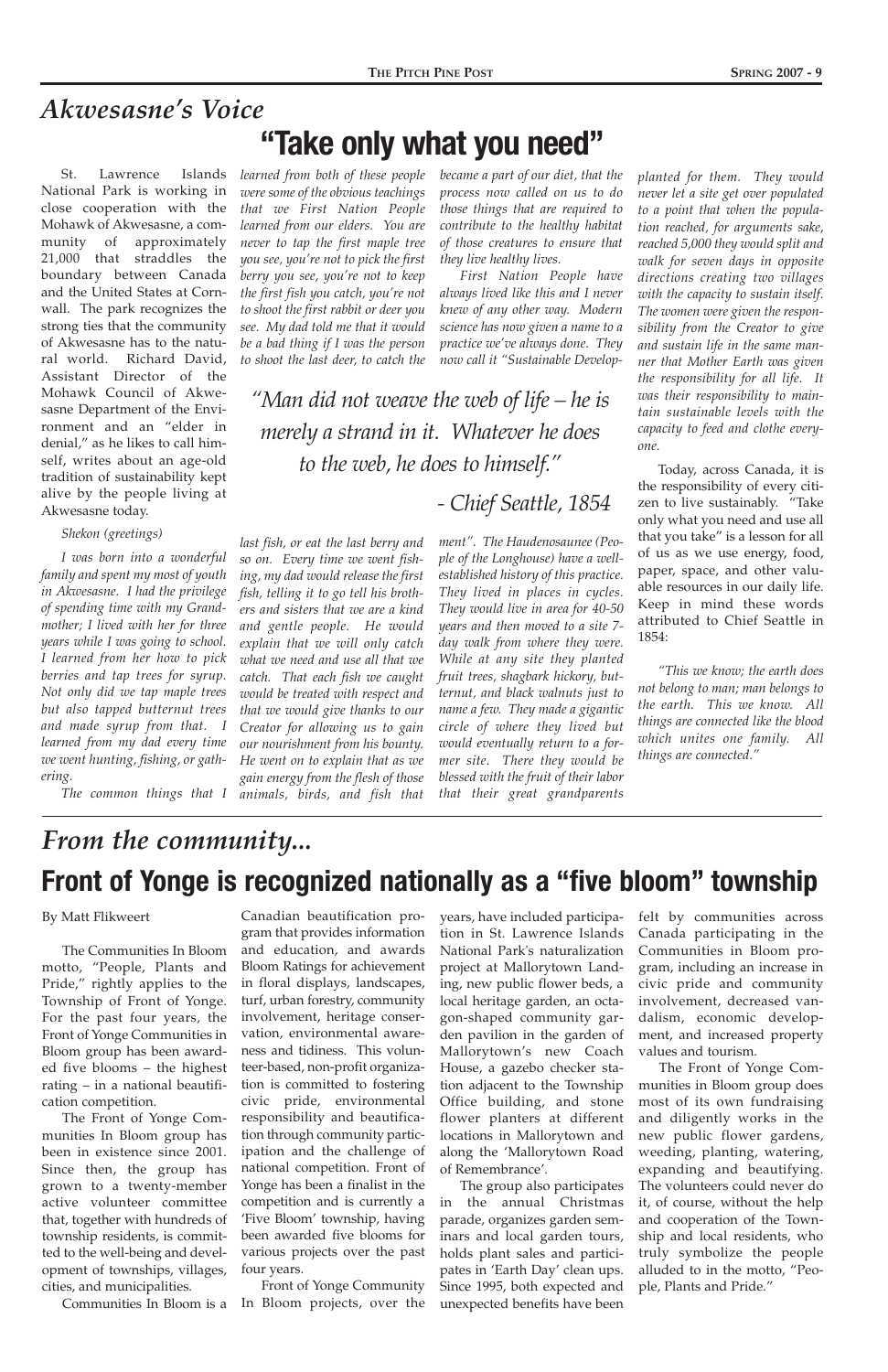## **Island steward program returns to help meet visitor experiences**

In an effort to enhance visitor experiences on islands that are spread along 80 kilometers of river, St. Lawrence Islands National Park is resurrecting the island host program first introduced in 1999.

The program, now called the Island Steward Program, will involve four volunteer steward couples located throughout the islands to enhance the park's environmental stewardship and visitor services.

The stewards' main responsibilities will be to welcome visitors to the park islands, inform them of the services and facilities available, of park regulations and registration procedures, and of public safety information. *Water-based visitors will* <code>overall love of</code> The stewards will also *be greeted by volunteer* nature and the culshare information about the 1000 Islands

region and promote the islands' natural resources and cultural history. It is all about making visitors more aware of the way the park works and making their stay more enjoyable.

"Through volunteers, services will be more readily available to park visitors," explained Harry Szeto, Park Warden and



As part of helping others appreciate and enjoy their vacation experience in the 1000 Islands, stewards will share their knowledge about the island ecosystems and, by example, encourage others to practice environmental stew-

> ardship to protect the 1000 Islands area.

> > "This year's island stewards were chosen based on their interest in protecting the islands and assisting visitors," explained Szeto, "and for their tural history of the islands."

Volunteers will be in daily contact with park staff. "The island stewards will also provide feedback to the park about visitor enjoyment and concerns," said Szeto. "It will help us to identify our limitations and enhance our capabilities to offer the best services to the visitors."

## **Visitor survey will measure client satisfaction**

Park staff will be asking for visitor opinions throughout July and August. St. Lawrence Islands National Park will be

taking part in a standard Parks Canada Visitor Information Program (VIP) survey to learn what park visitors think about the park's services and facilities.

"The purpose of the survey is to rate the satisfaction of the client during his or her visit to the national park," explained Joanne Monteith, Visitor Services Officer at St. Lawrence Island National Park.

Surveys will be personally handed out to visitors by park staff. The surveys can be returned to staff or left in selfregistration boxes at island and mainland locations.

Where possible, the park acts on results gathered from the survey. For example, the 2002 visitor survey included several comments on the state of the privies on Stovin and Camelot Islands. Those locations were among the first to have new composting toilets installed. Visitors are encouraged to take a few minutes to complete the survey. "The results will help us to evaluate our operation of services and facilities and will help us plan future programming and projects," said Monteith.

Similar surveys are conducted every two to five years at national parks across the country.



**Liquor: Possession and consumption is enforced in accordance with the Ontario Liquor Licence Act. The Act prohibits consuming or having open container of liquor on docks, shel-**

**ters and public places.**

**Fees: Are payable immediately upon arrival for docking, mooring buoys, beaching, camping, boat launching and parking. Valid permits must be clearly visible to Park staff.**

**Pets: Must be leashed at all times. Stoop and scoop. No pets on beaches.**

**Facilities: Are on a first-come, first-served basis. Dock space may not be reserved. Detached boat trailers cannot be left in Landing parking lot. Be prepared to pack-out as garbage service is not available at most island locations.**

**Stay: Maximum lengths of stay for: island docking and mooring buoys is 3 consecutive nights, parking at Mallorytown Landing is 5 consecutive nights and island camping is 14 consecutive nights.**

**Quiet Hours: Are from 10pm to 8am. No operation of generators or boat engines are permitted during this time. Operation is not permitted at any time on "generator free" island areas.**

**Fires: Are allowed only in designated fire pits. Do not collect natural materials for firewood. Fireworks and explosives are not permitted.**

**Resources: Hunting is not permitted in the Park. Camping is restricted to designated sites. Do not disturb, feed or destroy wildlife, plants or cultural objects. Stay on marked trails.**

### **Park Regulations**

**We want all park users to have a memorable visitor experience. To protect the park's resources and your safety regulations are enforced. To ensure that your stay is enjoyable please read and observe the following:**

Who was the Woman in Blue? Is there a pot of gold buried in the 1000 Islands? Did William Lyon Mackenzie really use a crystal ball? Find out all this and more as the Parks Canada Players bring history to life in Eastern Ontario. The Summer Heritage Theatre Series featuring the Parks Canada Players entertained thousands of people in 2006 and is planning an even bigger 2007. This professional acting troupe portrays over 50 different characters in five different plays from Ottawa to Kingston. Family entertainment at its best!

**St. Lawrence Islands** will be hosting a brand new show in 2007. Folklore meets fact with "A Park for the People" every Friday evening in July and August at various locations among the 1000 Islands. Call 613-923-5261 for information and show locations.

Enjoy the Ghostly "Spirits Rising" at various locations along the **Rideau Canal**. This collection of ghost stories, folklore and re-enactments celebrates 175 years of the Rideau Canal - you're never quite sure who might 'appear". Every Saturday July & August. Call 613- 995-4110 for information and show locations.

The lives of Sir Wilfrid Laurier and Rt. Hon. William Lyon Mackenzie King are the main focus with "Theatre on the

Veranda" at **Laurier House** in Ottawa. With shows at 1 & 3 pm every Sunday afternoon in July and August, enjoy tea and pastries on the veranda of this historic former prime ministers residence and watch history come to life. Call 613-992-8142 for information and reservations.

The highly popular "Shadows of the Fort" Series will once again be performed at **Fort Wellington** in Prescott. This interactive candle-lit performance with muskets and music is a great night out for the entire family. Every Thursday evening at 8 pm during July & August. Call 613-925- 2896 for information and reservations.

**Bellevue House** in Kingston will be offering "Sir John: A Life Less Ordinary" every Friday afternoon in July and August as part of their tea and Theatre Series. Set in the garden of this unique residence, the play focuses on the highs and lows of this often-controversial Prime Minister. Call 613-545-8666 for information and reservations.

Whether it's ghosts, legends, muskets or soldiers, there is something for everyone with the Summer Heritage Theatre Series. For more information on this theatrical series, contact John Muggleton at 613-995- 4110 or email john.muggleton@pc.gc.ca

## **History comes alive in theatre**

*Island Stewards on park islands this summer.*

Parks Canada Players present shows across eastern Ontario